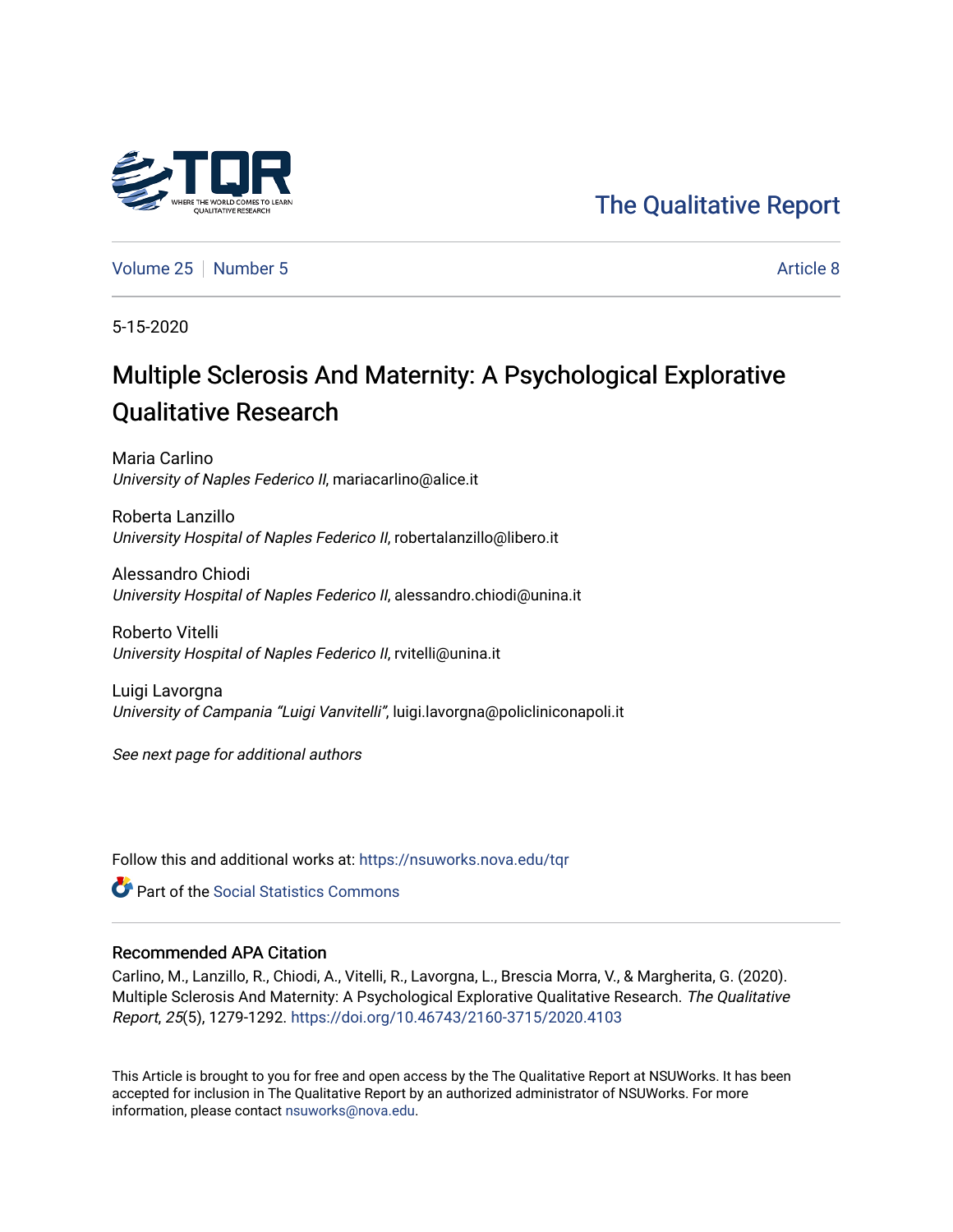# **Qualitative Research Graduate Certificate** Indulge in Culture Exclusively Online . 18 Credits **LEARN MORE**

### Multiple Sclerosis And Maternity: A Psychological Explorative Qualitative Research

#### Abstract

Considering women living with multiple sclerosis (MS), motherhood may represent a complicated event. Our aim in this study is to explore the personal meanings related to maternity and illness in women living with this disease. We have involved twenty women suffering from MS and we have administered an open interview introduced by a trigger question as a prompt aimed to elicit a narrative of their experience of illness, wishes, doubts, fears and life-projects with regard to motherhood. The interviews were audiorecorded and transcribed verbatim in order to carry out an analysis of the textual corpus. We have performed the textual analysis of the transcribed interviews through the T-LAB software. Performing a cluster analysis, four thematic clusters emerged: Daily Pain, Relationship with Health Care Services, Closing of a Circle and Family Role. We have interpreted the relationship between these themes using factorial mapping through 3 meaning vectors, representative of the following dynamics: From Concrete to Abstract; From Life-Project to Relapse; From Health Agencies to Family Support. All these meaningvectors seem to describe the relationship between maternity and illness. Some aspects, as the presence of a stable partner or knowing diagnosis for more than ten years, might represent supporting factors for a project of motherhood. Starting from the results obtained, we provide some proposals for the definition of goals and strategies of psychological counselling within the Health Care Services.

#### Keywords

Multiple Sclerosis, Maternity, Narratives

#### Creative Commons License



This work is licensed under a [Creative Commons Attribution-Noncommercial-Share Alike 4.0 International](https://creativecommons.org/licenses/by-nc-sa/4.0/)  [License](https://creativecommons.org/licenses/by-nc-sa/4.0/).

#### Authors

Maria Carlino, Roberta Lanzillo, Alessandro Chiodi, Roberto Vitelli, Luigi Lavorgna, Vincenzo Brescia Morra, and Giorgia Margherita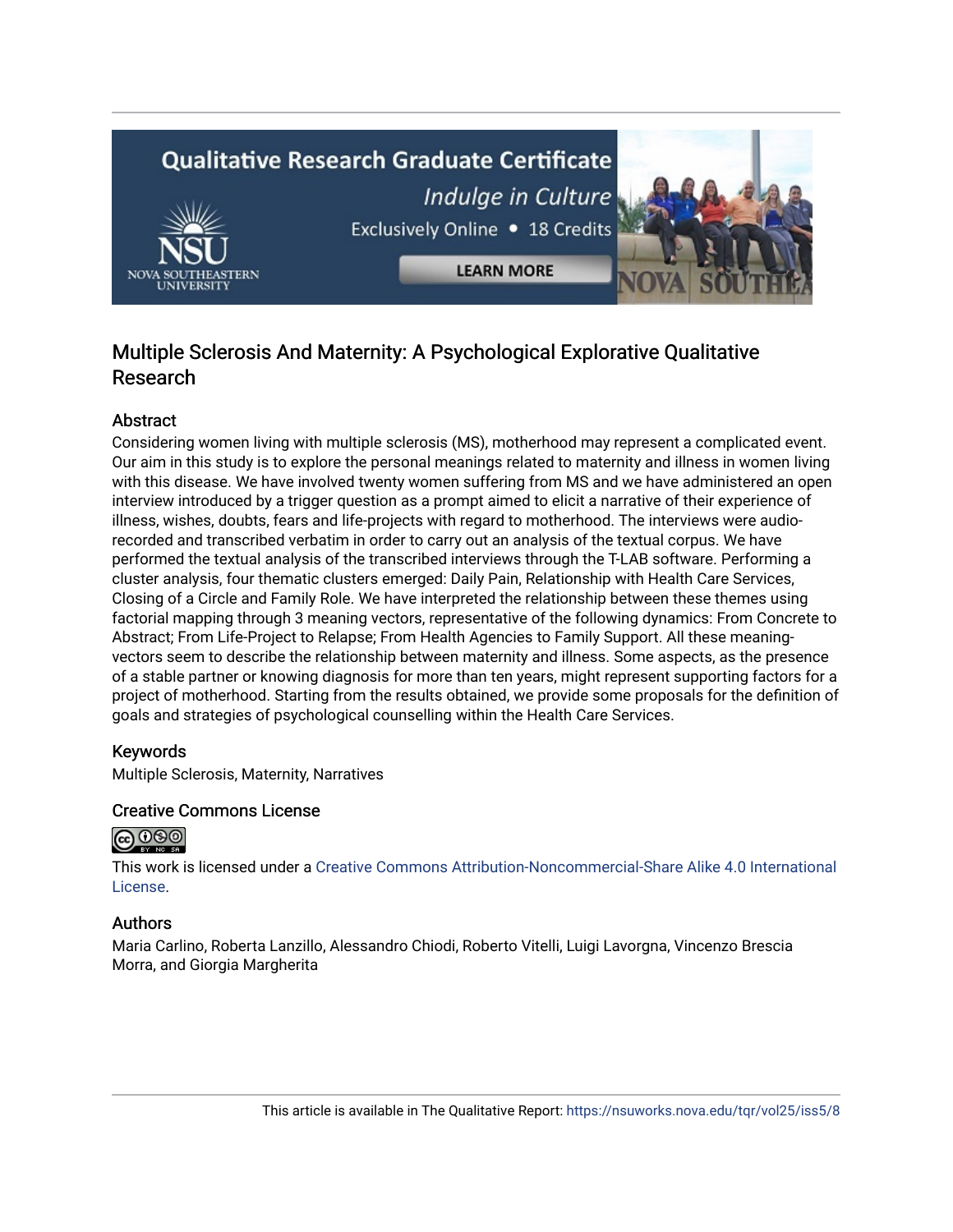

## **Multiple Sclerosis and Maternity: A Psychological Explorative Qualitative Research**

Maria Carlino, Roberta Lanzillo, Alessandro Chiodi, and Roberto Vitelli University of Naples Federico II, Italia

> Luigi Lavorgna University of Campania "Luigi Vanvitelli", Italia

Vincenzo Brescia Morra, and Giorgia Margherita University of Naples Federico II, Italia

*Considering women living with multiple sclerosis (MS), motherhood may represent a complicated event. Our aim in this study is to explore the personal meanings related to maternity and illness in women living with this disease. We have involved twenty women suffering from MS and we have administered an open interview introduced by a trigger question as a prompt aimed to elicit a narrative of their experience of illness, wishes, doubts, fears and life-projects with regard to motherhood. The interviews were audio-recorded and transcribed verbatim in order to carry out an analysis of the textual corpus. We have performed the textual analysis of the transcribed interviews through the T-LAB software. Performing a cluster analysis, four thematic clusters emerged: Daily Pain, Relationship with Health Care Services, Closing of a Circle and Family Role. We have interpreted the relationship between these themes using factorial mapping through 3 meaning vectors, representative of the following dynamics: From Concrete to Abstract; From Life-Project to Relapse; From Health Agencies to Family Support. All these meaning-vectors seem to describe the relationship between maternity and illness. Some aspects, as the presence of a stable partner or knowing diagnosis for more than ten years, might represent supporting factors for a project of motherhood. Starting from the results obtained, we provide some proposals for the definition of goals and strategies of psychological counselling within the Health Care Services. Keywords: Multiple Sclerosis, Maternity, Narratives*

#### **Introduction**

Multiple sclerosis (MS) is a chronic inflammatory disease of the central nervous system and the second leading cause of neurological disability in young adults, with a mean age at onset of 28 years (Weinshenker et al., 1989) and a female/male ratio of 3/1 (Trojano et al., 2012).

MS is characterized by a range of signs and symptoms, including physical (e.g., double vision, blindness in one eye, muscle weakness, trouble with sensation, or trouble with motor coordination), psychological difficulties or psychiatric disorders, with a high variability between subjects and over time.

For women living with such an unpredictable chronic disease as MS, maternity is a highly complicated passage in their life course (Grue & Lærum, 2002). In addition, although this disease does not generally compromise procreative capacities, some medications can affect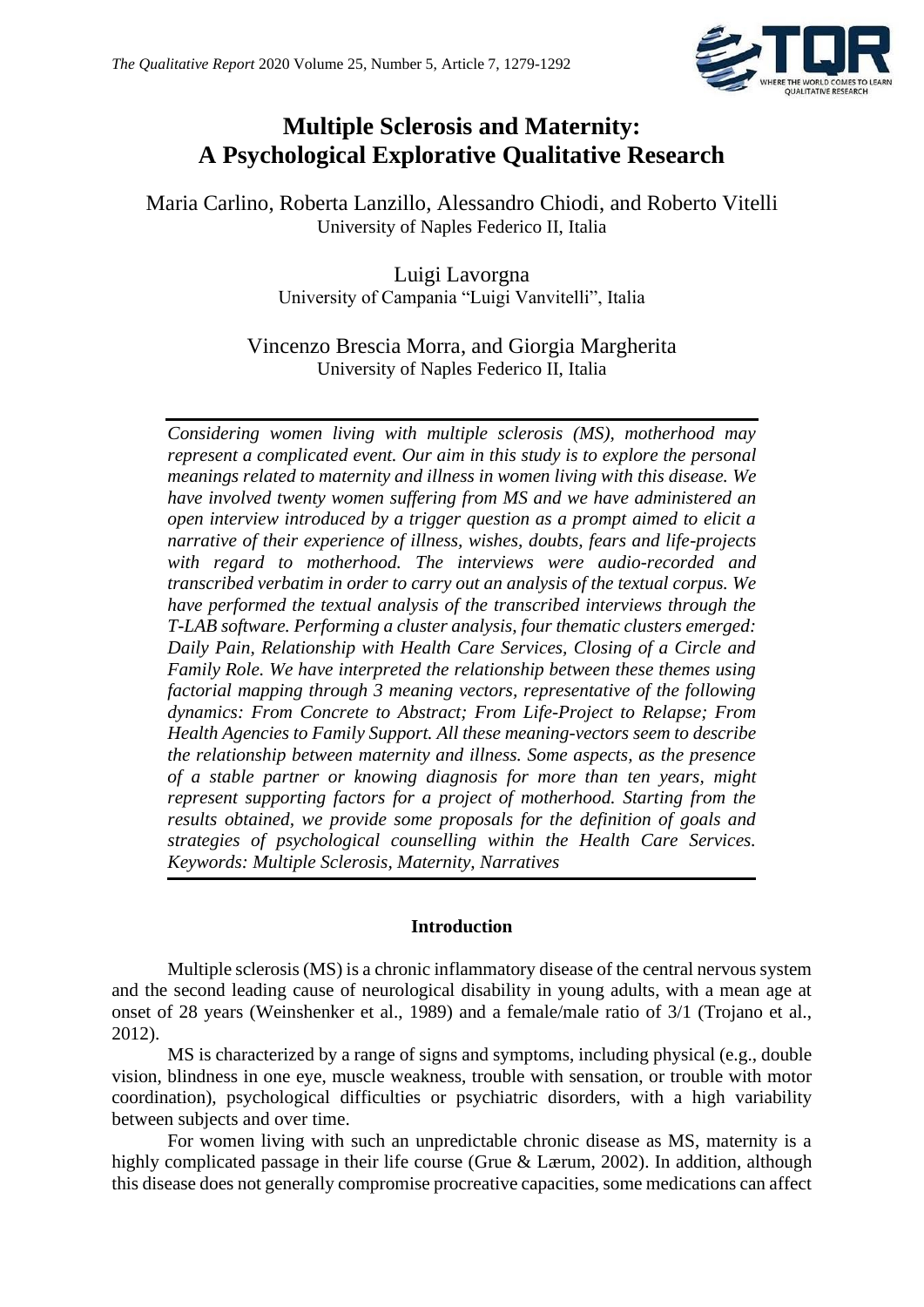and hinder them (Cavalla et al., 2006). As shown in a previous online survey of ours, MS diagnosis impacts dramatically on the life project of women living with MS who often renounce to have children because of the disease and in pro-parenthood MS subjects it impacts especially on having the second child (Lavorgna et al., 2019).

Usually, women living with MS may face greater difficulties in the assisted reproduction path (Hellwig & Correale, 2013). From a clinical point of view, on occasion of pregnancies it is often possible to observe a relief of symptoms of disease while during the first postpartum trimester there is a high risk of relapse (Finkelsztejn, Brooks, Paschoal, & Fragoso, 2011; Langer-Gould & Beaber, 2013).

We consider motherhood as an existential event, a "critical" process (Bibring, Dwyer, Huntington, & Valenstein, 1961; Bornemark & Smith, 2016) that implies an inner psychological restructuring work aimed at modifying affective and cognitive representational aspects of the Self, the Other and Relationships (Houvouras, 2006). Women have to gradually redefine the intersubjective schemas and intra-psychic equilibrium as well as the couple's dynamics (Ammaniti, Tambelli, & Odorisio, 2013; Ferraro & Nunziante Cesàro, 1985; Soifer, 1985; Stern, 1995).

Up until now research concerning MS and representations of motherhood are still very poor (Payne & McPherson, 2010). Some researchers have explored concerns and fears that women may have with regard to possible motherhood: the expectations for the negative effects of a drug suspension on their own health status; the representation, in fantasy, of a "defective child" they could give birth to because their disease (Oksenberg, Baranzini, Barcellos, & Hauser, 2001), feeling of lacking maternal abilities (Birk & Kalb, 1992), fear for possible aversive social reactions and finally, doubts about the right time for motherhood (Alwan et al., 2012; Prunty, Sharpe, Butow, & Fulcher, 2008).

Our interest started from a long time psychological clinical experience carried out in a hospital setting with women who had been diagnosed with MS. Patients we have encountered showed different degrees of seriousness of illness and several times they differently faced up the idea of motherhood. Starting from our clinical experience, from a psychodynamic perspective we decided to explore in depth the symbolic and emotional nature of meaning making processes that characterize the experience of pregnancy of women living with chronic illnesses. Within the context of fairly wide research into narratives on motherhood (Carlino & Margherita, 2016; Margherita, Carlino, & Tessitore, 2017; Margherita et al., 2017; Margherita, Gargiulo, & Martino, 2015; Tessitore & Margherita, 2019) our aim was to investigate the personal meanings related to maternity and illness in women living with this disease. Up until now, no studies conducted with women with MS have been carried out on this topic.

Still today, only a minority of women living with MS are counseled to plan pregnancy (Lavorgna et al., 2019) although it may represent a remarkable passage in their life. A better knowledge of the psychological features related to this issue may help to define goals and strategies of psychological counselling within the Health Care Services.

#### **Methods and Procedures**

We chose to adopt an explorative and qualitative methodology, based on a thematic analysis, already employed in some previous works of us (Margherita, Gargiulo & Caffieri, in press; Martino et al., 2019). This methodology allows researchers to start from narratives, and, through a bottom up analysis, it provides specific ways to identify their main themes. We can position this kind of methodology within the broader qualitative narrative enquiry methodologies (Bruner, 1990), which are based on the exploration of the way people construct and organize their own subjective and emotional experience through narratives.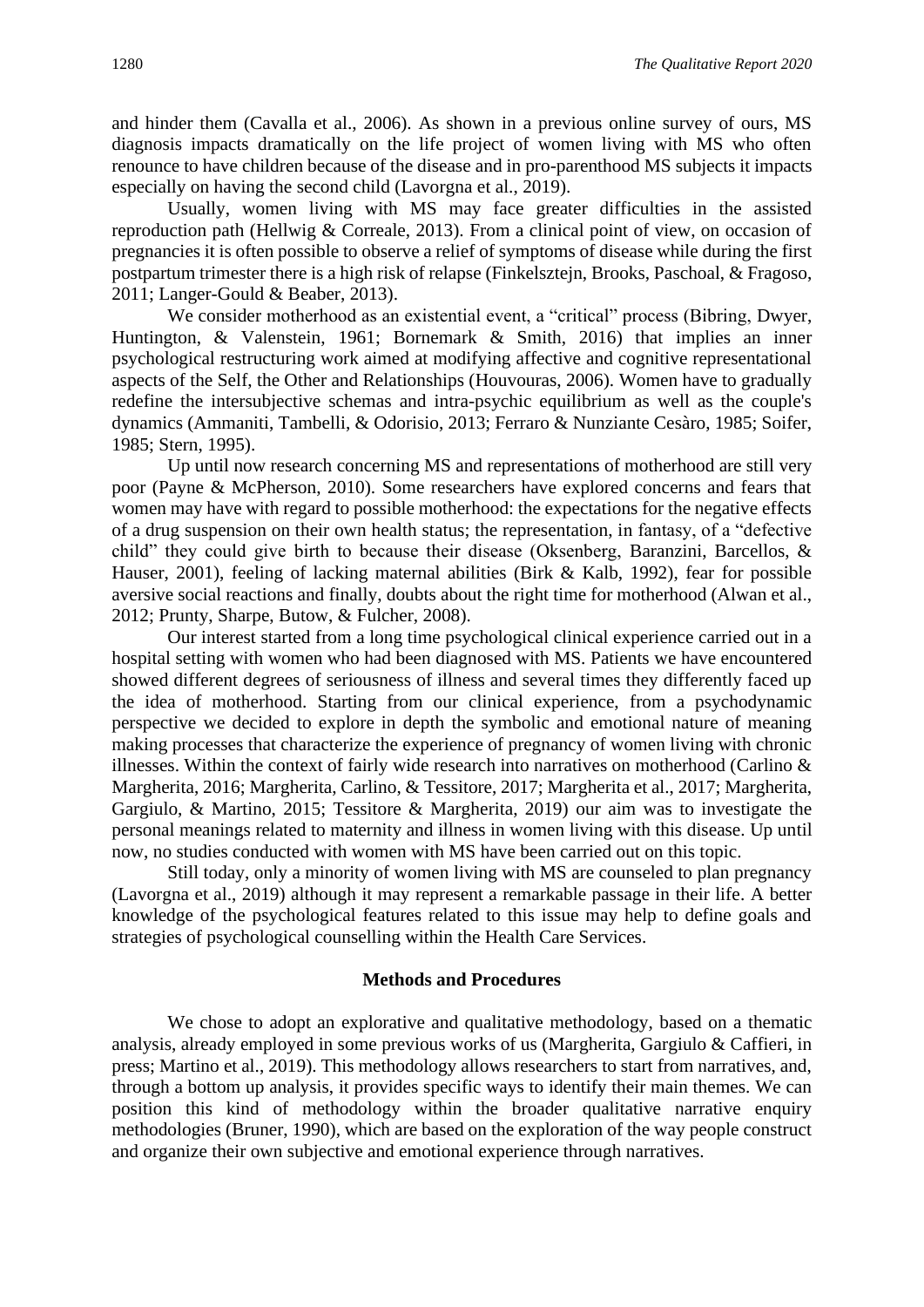The research took place at Regional Multiple Sclerosis Center of Federico II University Hospital of Naples and was carried out during the year 2014/2015. The study was conducted according to the Helsinki Declaration and was approved by the Institutional Review Board of the same University.

We decided to contact by phone women patients who met the eligibility criteria reported in table 1 after consulting outpatient clinic's registers.

Table 1. Eligibility criteria

| MS diagnosis received                   | $> 6$ months             |
|-----------------------------------------|--------------------------|
| Age                                     | between 25 and 40 years; |
| Severity of disability measured by      | < 3.5                    |
| <b>Expanded Disability Status Scale</b> |                          |
| $(EDSS)$ (Kurtzke, 1983) <sup>1</sup>   |                          |

These criteria are the outcome of some methodological choices. We decided to involve women interesting in maternity topic, in age range between 24 and 40 (Table 1). The chosen age range reflects the relationship between the average age of onset of MS and the age group during which women more frequently become pregnant or decide to have a child. We also decided to involve subjects who knew their diagnosis for at least six months so as not to interfere with the first phase of the psychological reaction to the diagnosis communication (Mattarozzi et al., 2012). The degree of physical disability has been established to low-grade, the lower than 3.5 on the Expanded Disability Status Scale (1983) (footnote reference), because at this level of progression of disease it does not significantly compromise the autonomy of the subject (Table 1).

Overall, 65 women were contacted. Among these, twenty-eight of them showed an interest in motherhood topic and agreed to participate to the research program. After having met the first twenty subjects, on the basis of the data that had been collected and analyzed, further data collection and/or analysis was established to be unnecessary, showing that saturation was reached.

All women were met at the outpatient clinic of Regional Multiple Sclerosis Center of Federico II University of Naples. All women declared their interest to be enrolled in the project and they agreed to participate afterwards to periodical group sessions specifically focused on maternity experiences.

The first encounter with each participant was conducted face-to-face, in a dedicated room, by a clinical-psychological researcher, with a long experience in health care organizations. In a broader sense, the researcher is active in data generation. After explaining the purpose of the research, women gave their informed consent and were given a sociobiographical and anamnestic information collection form with regard to the following qualitative and quantitative data: age, type of diagnosis, disease duration, expanded disability status scale index, relationship status, presence of overt procreative difficulties, link between motherhood experience and time since diagnosis.

All these data were collected in a database to perform the statistical analysis.

<sup>&</sup>lt;sup>1</sup> The Kurtzke Expanded Disability Status Scale (EDSS) is a widely acknowledged method of quantifying disability in Multiple Sclerosis. The EDSS quantifies disability in eight Functional Systems (FS) and allows neurologists to assign a Functional System Score (FSS) in each of these. John F. Kurtzke (1983), the researcher who developed this scale, defines functional systems as follows: pyramidal; cerebellar; brainstem; sensory; bowel and bladder; visual; cerebral; other. Each of these systems is assigned a score according to the severity of its clinical impairment. The global score that results varies from 0 (no disability) to 10 (death due to MS).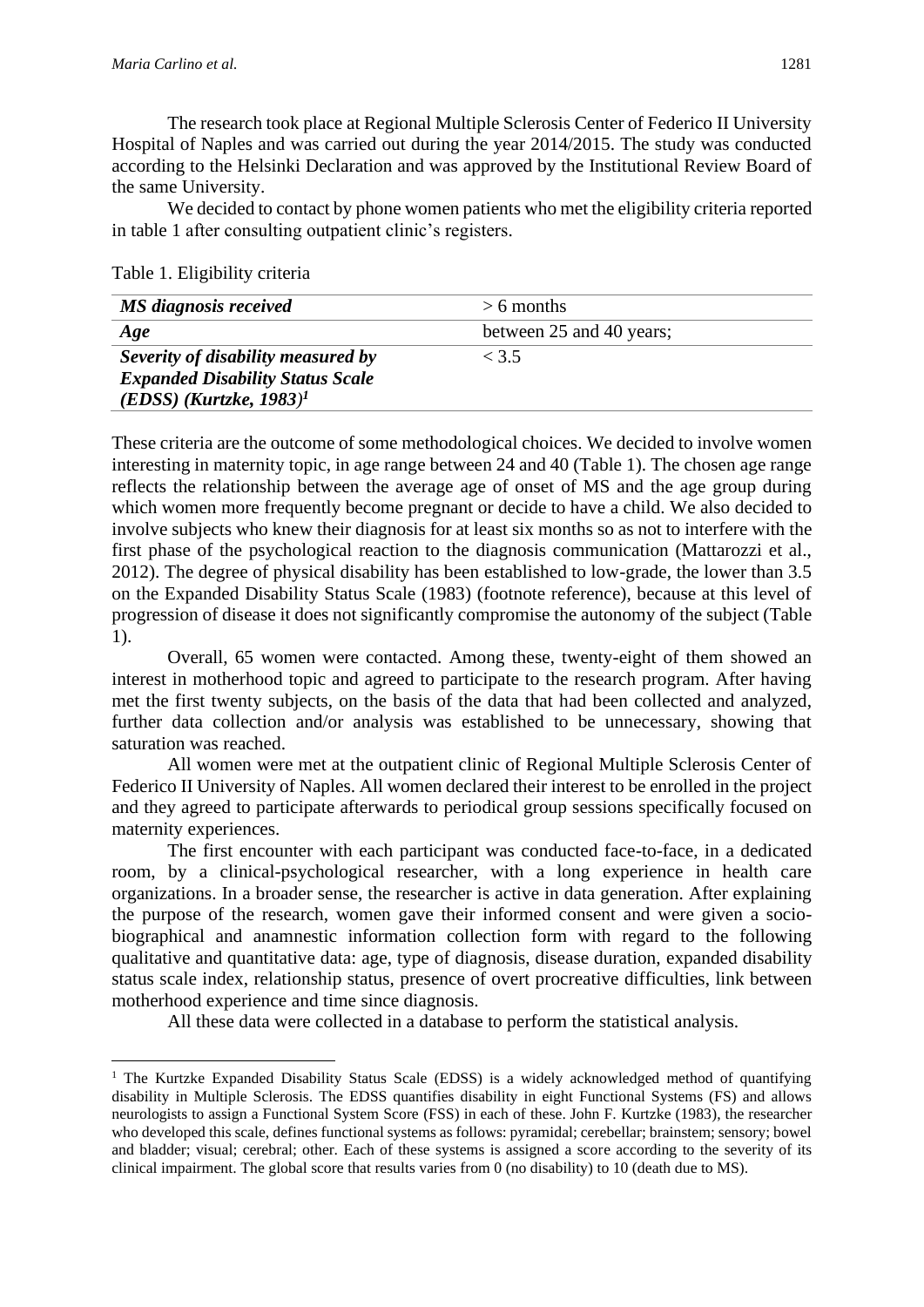#### **Data collection**

To each one of twenty participants was then administered an open interview lasting 30 minutes, introduced by a trigger question as a prompt to freely associate around her own actual or imagined experience of maternity. The following trigger questions were asked verbally and were differentiated on the basis of the actual or only desired motherhood experience.

"Can you tell me something about your personal experience of motherhood, about the time of pregnancy, what happened in that time, your phantasies, your fears …?" (in case of actual previous pregnancies, childbirth and motherhood experiences).

"Have you ever thought of having a child? Can you tell me something about your eventual imagined motherhood experience, …?" (in case of absence of previous pregnancies, childbirth and motherhood experiences).

This choice is justified because if, on the one hand, on a conscious level the real experience forces us to differentiate the words to use, on the other, the unconscious aspects of pregnancies, childbirth and motherhood experiences share the two different perspective and allowed us to treat them on the same scale.

The interviews were audio recorded, transcribed verbatim and stored in a digital privacy-protected archive, in order to carry out an analysis of the textual corpus.

#### **Data analysis**

In order to explore the women's overall meaning-bestowal processes to their expectations or their actual experiences, the analysis of the transcribed interviews was performed through T-LAB software (Lancia, 2004).

T-Lab software is a qualitative–quantitative software for text thematic analysis performed through a series of sophisticated techniques (Bolasco, 1993). This software is based on an analysis of the relation between words or lexical unit within the text (occurrence, cooccurrence).

This analysis seemed to be appropriated for our research question, aimed at investigating themes of narratives bringing them back into semantic universes. Moreover Tlab is particularly appropriate for automatic and systematic analysis of texts of large size.

The transcribed material was submitted, first, to a thematic analysis of elementary contexts (e.c.u.). The analysis produces few significant thematic clusters, each of which: consists of a set of *elementary contexts* (i.e., sentences, paragraphs) characterized by the same patterns of key-words and is described through the *lexical units* (i.e., words, lemmas) and the variables most characteristic of the units from which it is composed. This allows the reflection on the meaning of individual words, analyzing it within the context in which they are used. The meaning of a word is known only through its relations with the phrasal contexts, that is, through its distribution within portion of text (Greimas, 1983).

The results of the performed analysis organized the textual material within four main thematic groups (clusters) with a different weight percentage of e.c.u. belonging to each cluster. Clusters can be also may be considered as "lexical worlds" because they represent meaning contextual fields (Reinert, 1995).

After a cross-checking of researchers, we attributed a label to each cluster. The label is a sentence used to easily identify the semantic area covered by each cluster. The attribution of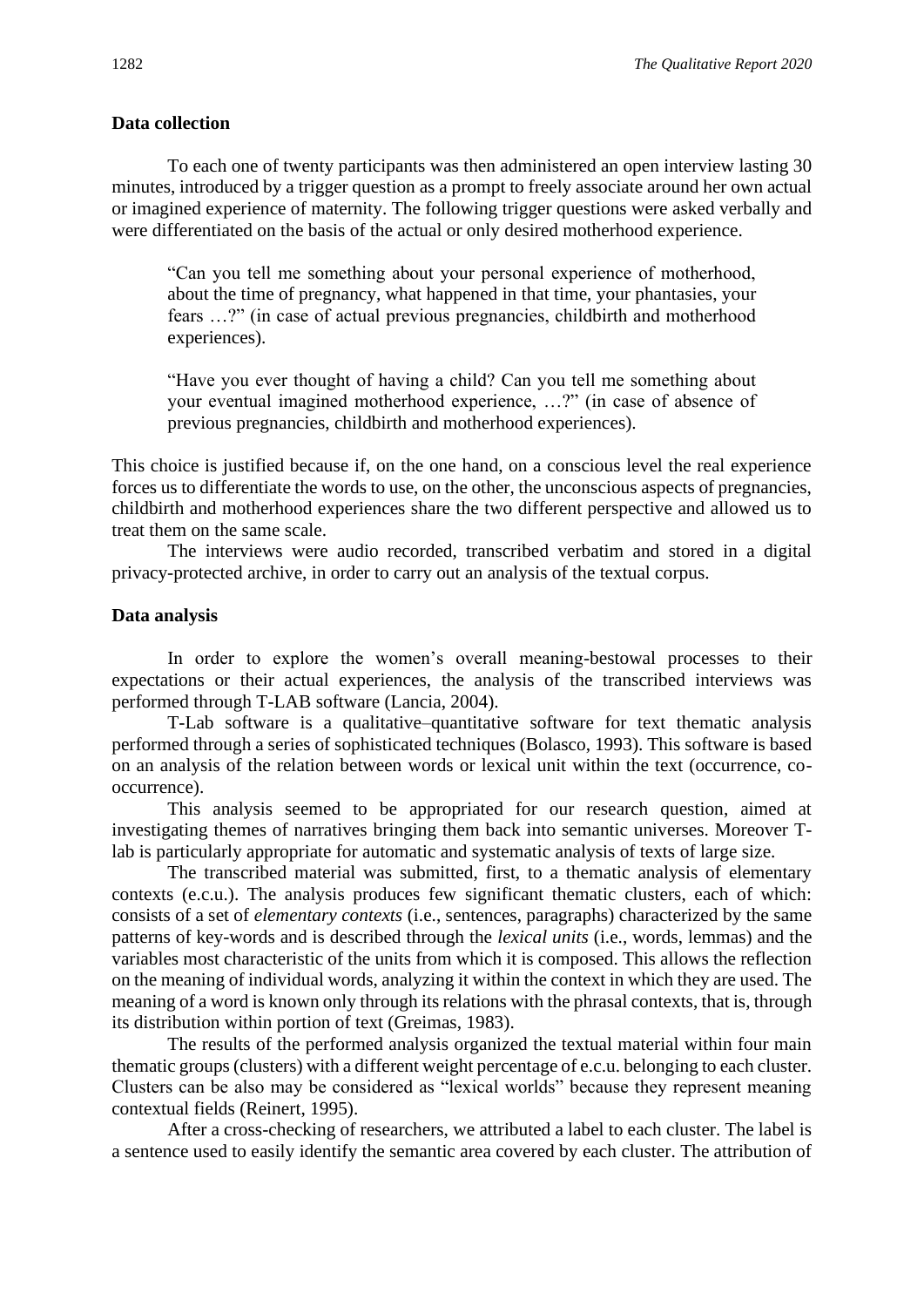label represents the passage of research that goes from identification of the narratives' contents to the creation of categories of meanings.

#### **Results**

As shown in Table 2, the collected data showed a homogeneous group with regard to *age*, *type of diagnosis* (Relapsing-remitting Multiple Sclerosis for everyone), *expanded disability status scale index* and *absence of overt procreative difficulties*.

| mean                                           | SD                 |                       |          |
|------------------------------------------------|--------------------|-----------------------|----------|
| $34.56$ yrs                                    | $3.89$ yrs         |                       |          |
| relapsing-                                     |                    |                       |          |
| remitting                                      | other              |                       |          |
| 20 (100%)                                      | 0                  |                       |          |
| mean                                           | <b>SD</b>          |                       |          |
| $7.49$ yrs                                     | $4.63 \text{ yrs}$ |                       |          |
| <b>Expanded Disability Status Scale median</b> | range              |                       |          |
| 3                                              | $1.5 - 3.5$        |                       |          |
| yes                                            | $n_{O}$            |                       |          |
| $16(80\%)$                                     | 4(20%)             |                       |          |
| yes                                            | no                 |                       |          |
| 0                                              | 20 (100%)          |                       |          |
| Link Motherhood Experience/ childlessness      | pre-diagnosis      | <i>post-diagnosis</i> | pregnant |
| 7 (35%)                                        | 6(30%)             | 4(20%)                | 3(15%)   |
|                                                |                    |                       |          |

Table 2. Participants' characteristics

On the contrary, participants appeared to be a heterogeneous group with regard to *disease duration*. Therefore, we decided to differentiate three groups (0-3yrs, 3-10yrs, more than 10yrs) with regard to this characteristic to give value to the differences of the course of the pathology. Indeed, third year from the formulation of the diagnosis is commonly used as a cut-off moment that outlines a clear proclamation of the pathology from a medical point of view, and ten years indicate a sufficient period to categorize type of clinical form and course (Confavreux, Aimard, & Devic, 1980). Apart from age of onset of disease, participants were a heterogeneous group with regard to motherhood as well: for this reason we decided to consider four groups (childlessness, pre-diagnosis, post-diagnosis, pregnant) with regard to the characteristic *link motherhood/disease*: 50% of the women had experienced motherhood before or after having been diagnosed with MS, 15% women at the time of the interview were experiencing a primipara pregnancy, the remaining 35% were considering the possibility of, had expressed a desire for, or were planning motherhood.

Finally, the characteristic *relationship status*, through two modalities (yes, no), informed us that most of the participants had a stable partner (80%).

#### **Cluster Analysis**

From the cluster analysis, four core themes emerged: *Family Role* (Cluster 4); *Daily Pain* (Cluster 2); *Relationship with Health Care Services* (Cluster 1) and *Closing the Circle* (Cluster 3).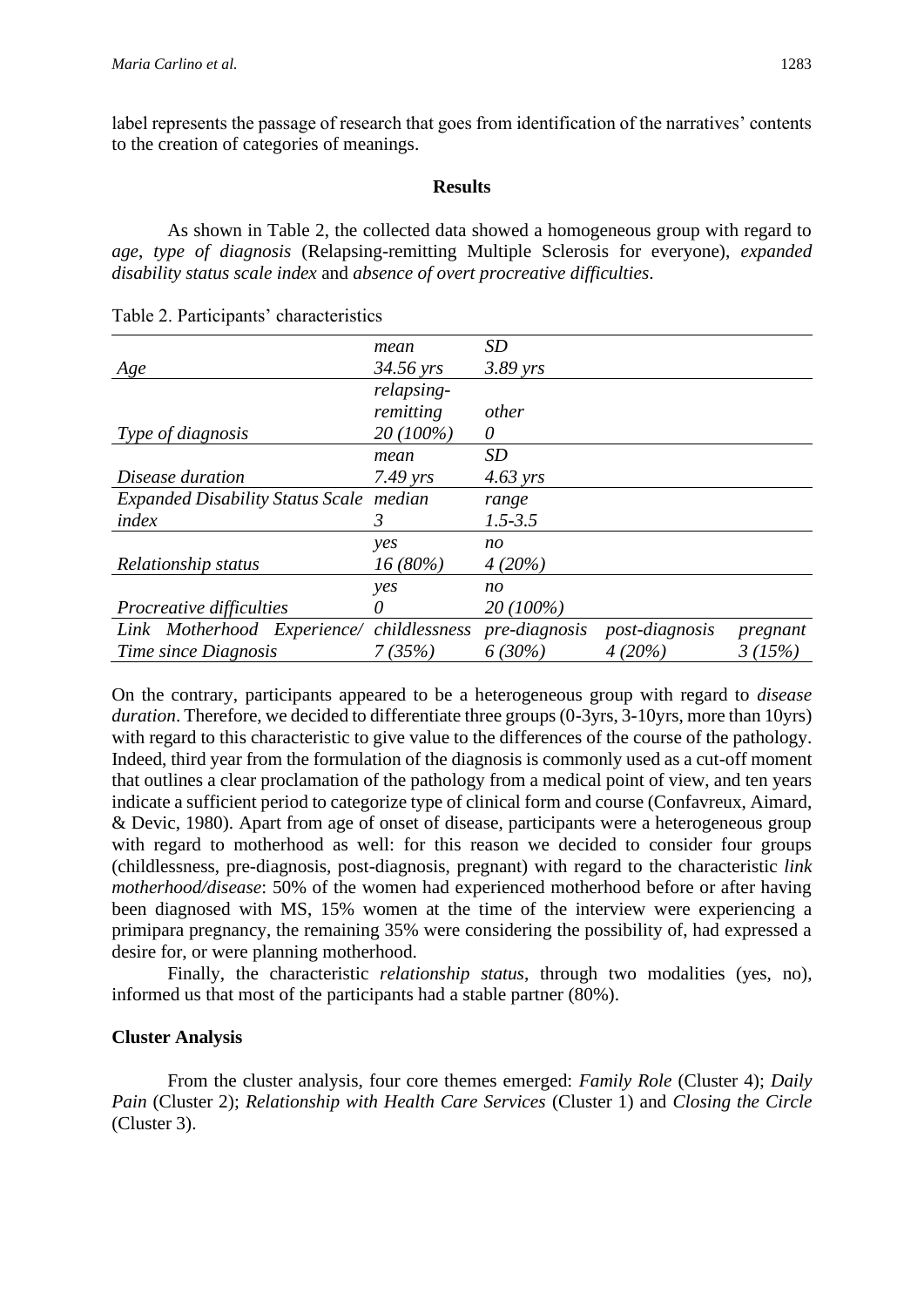| Cluster                                         | Lemma that mainly characterize the cluster based on the value of $\chi$ 2                                                                                                                                                                                                                                                                                                                                                    |
|-------------------------------------------------|------------------------------------------------------------------------------------------------------------------------------------------------------------------------------------------------------------------------------------------------------------------------------------------------------------------------------------------------------------------------------------------------------------------------------|
| Family role                                     | partner (5.82), mother (5.69), living (5.66), boy (4.88), son (4.84),<br>baby $(4.21)$ , person $(4.12)$                                                                                                                                                                                                                                                                                                                     |
| Daily Pain                                      | bed (9.443), eating (9.19), pain (9.05), reading (8.97), walking (8.01),<br>kilo $(7.97)$ , eye $(7.26)$ , succeeding $(6.31)$ , falling asleep $(6.17)$ , waking<br>up (6.17), leg (6.06), sleeping (6.01), cooking (5.44), moving (5.04),<br>strolling $(5.04)$ , muscle $(4.60)$ , relaxing $(4.60)$ , sitting $(4.60)$ , cervical<br>$(4.12)$ , body $(4.12)$ , uncomfortable $(4.12)$ , sofa $(4.12)$ , stupid $(4.12)$ |
| Relationship with<br>Health<br>Care<br>services | drug $(12.67)$ , suspending $(10.23)$ , patient $(8.90)$ , controls $(7.77)$ ,<br>professor $(7.53)$ , resonance $(7.51)$ , therapy $(7.27)$ , beginning $(7.14)$ ,<br>effect $(7.12)$ , information $(6.37)$ , center $(5.82)$ , rebound $(5.39)$ , decided<br>$(5.39)$ , starting $(4.96)$ , non-profit organizations $(4.82)$ , hospitalizing<br>$(4.82)$ , associations $(4.58)$                                         |
| Closing the circle                              | closed $(14.6)$ , circle $(14.58)$ , sensation $(12.86)$ , closing $(11.90)$ ,<br>suffering (10.87), being worth (10.87), placing (9.72), precise (9.72),<br>winning $(9.72)$ , trying $(9.53)$ , choice $(7.18)$ , testimony $(7.11)$ , personal<br>$(6.58)$ , waiting $(5.43)$ , end $(4.65)$ , idea $(4.15)$ , discourse $(4.07)$ , goal<br>(4.07)                                                                        |

Table 3. Description of cluster

Table 3 indicates the characteristics of each cluster, i.e., the lexical units that make it up and the relative values of  $\chi^2$ . The lemmas that make up the cluster are sorted in descending order considering their  $\chi^2$  weight starting from the cluster which is statistically more significant (p = .05).

Cluster 4—*Family Role*—brings out the theme of motherhood in the broader sense of the idea of family as relational and social structure. In this cluster we can find lemmas like "partner," "mother," "son." All lemmas within this cluster refer to familiar relationships which are valued for their capacity of protecting the personal characteristics of its members. The statistical weight of this cluster, which is the most significant, seems to indicate an extensive cultural sharing between subjects of this kind of motherhood meaning-frame. Within this cluster, the variables "Pregnant" and "knowledge of the disease for over 10 years" are highly represented. The following extract associated with this cluster shows how the child herself seems to play an active and protective role for her mother in a sort of *reversing-role*:

During pregnancy you feel good, it seems more that your child is protecting you and not that you are protecting your child. Now, then, if I had not had problems with my sciatic nerve ... but it was not for multiple sclerosis, no, doctors have excluded it with certainty [Pregnant] (21.849)

In Cluster 2—*Daily Pain*—there are lemmas that describe the difficulties subjects are forced to confront with by virtue of the disease condition (pain; uncomfortable); the reference is to concrete aspects (kilo; leg; muscle; cervical) and daily activities (eating; walking). All these references are bundled up into a representation of the limits imposed by the disease to the subject. Within this cluster the variable "no couple relationship" is highly represented. The following is an extract:

It is like a baggage you must always carry on your shoulders, it is a baggage, day by day it is always a weight [without a significant couple relationship] (18.027)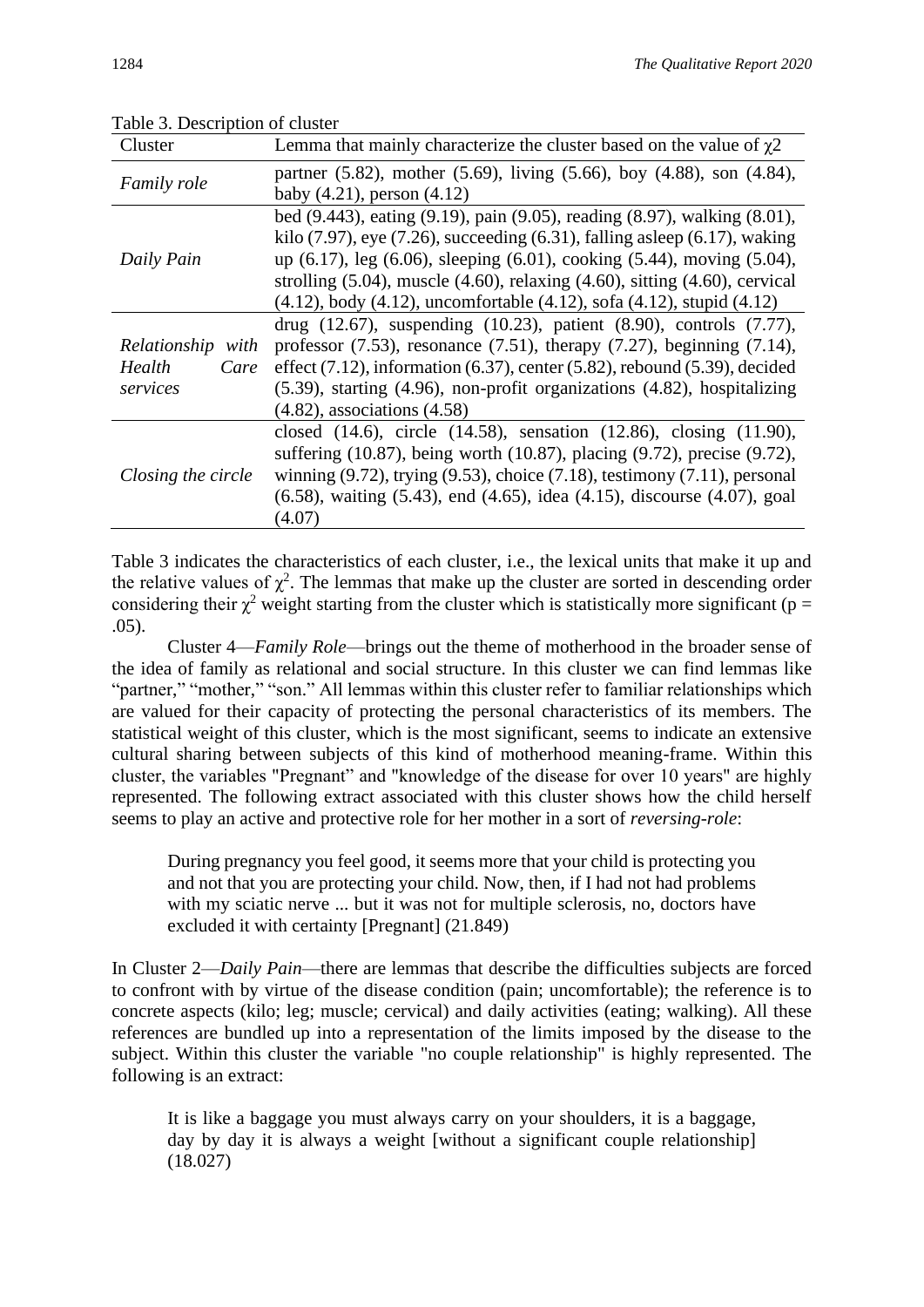The Cluster 1—*Relationship with Health Care Services*—is composed of lemmas which are referred to feelings of loss of autonomy and to an ambivalent reliance, desired (and feared) trusting, feelings of control and dependence on the health care services for keeping an adequate quality of life (drug; patient; professor; rebound). What emerges within this cluster is a sort of shrinking of personal identity to the *role of patient*: the disease and consequent medical procedures manifest themselves as a totalizing and overwhelming situation. The disease appears as a condition that may dramatically compromise the quality of life and make it harder. Some significant variables fall into this cluster, such as "knowledge of being affected by the disease for a shorter time" and motherhood before the onset of the disease (pre-diagnosis time). For example, one of the interviewed women had this to say:

Before being diagnosed I wanted to have a child but I had to wait two years, then the doctor gave me the ok. After giving birth I wanted to replace the drug in order to be 100% for the little girl, maybe that's why I had the relapse [postdiagnosis motherhood] (21.035)

In Cluster 3—*Closing the Circle*—we can find lemmas that share the reference to the desire for motherhood as a life goal to be pursued (closed; circle; winning; goal) in terms of personal choice (choice; testimony). The covered semantic area refers to the reacquisition of personal value, the revalorization of one's own abilities and the possibility of redemption at the end of a path full of difficulties. It is noteworthy that within this cluster we find the variable "knowledge of presence of disease for a fair time." One of the extracts within this cluster is the following:

However, having a child means that a circle is closing, it heartens you, it's like you won something for yourself, not for your husband, it is an intimate thing, personal, it means achieving a goal, that's how I see it [post-diagnosis motherhood] (3.509)

#### **Interpretation of the Clusters on the Factorial Plane**

Through the projection of the clusters on the factorial plane it is possible to observe and interpret the relationships between the different threads that emerge and understand the factors that link them (see Figure 1).

This figure considers the clusters factorial projection on the axes.

- Clusters: 1= Relationship with Health Care Services; 2=Daily pain; 3=Closing the circle; 4=Family role.
- Active variables:
	- a) CR\_no (Couple Relationship): no partner at the time of interview.
	- b) ME/D (Motherhood Experience/ Disease, the link between motherhood experience and time since diagnosis): 1=childlessness; 2=Pre-diagnosis motherhood; 3=Post-diagnosis motherhood; 4=pregnant.
	- c) TD (Time of Diagnosis, time since the moment of knowledge of disease diagnosis): 1=from six months to three years; 2=from three to ten years; 3=over ten years.
- Three vectors of meaning:
	- ✓ Factor I "From Concrete to Abstract";
	- ✓ Factor II "From Life-Project to Relapse";
	- ✓ Factor III "From Health Agencies to Family Support."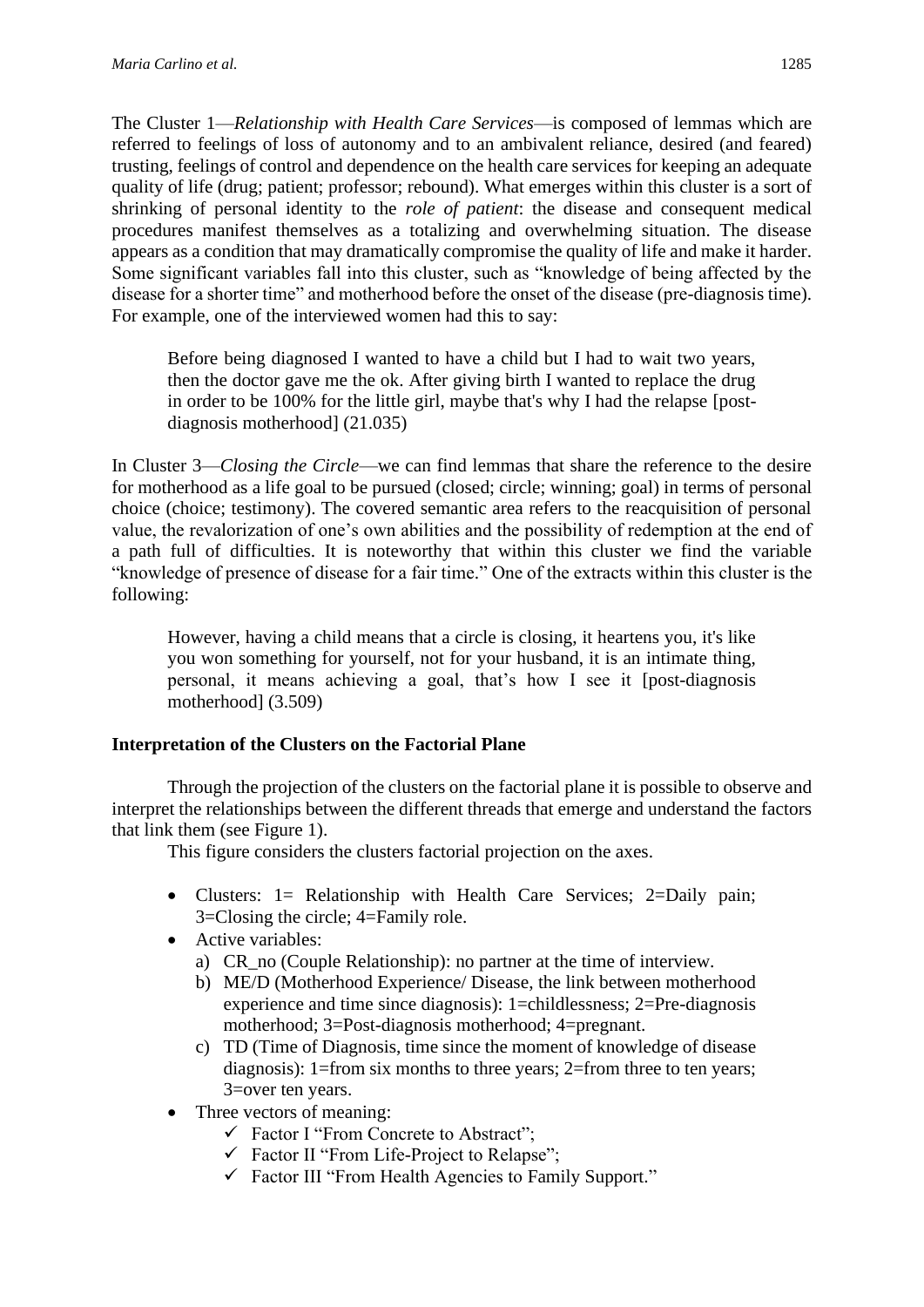

Figure 1. Factorial map of clusters.

Considering the clusters factorial projection on the axes, we identified three meaning vectors that have guided our interpretation of the subjects' narrative themes within their discourses, i.e., of their *world-project* (Holzhey-Kunz, 2014; Margherita & Gargiulo, 2018; Martino et al., 2019; Vitelli, 2018): *From Concrete to Abstract* (factor I); *From Life-Project to Relapse* (factor II), *From Health Agencies to Family Support* (factor III).

The first horizontal axis - *From Concrete to Abstract* – represents a continuum that ranges from a polarity of the factorial plan (left quadrants), in which concrete aspects of the disease, with dependence on the medical system and relationships within the context of associations as well as general difficulty, emerge (Cluster *Relationship with health Care Services* and Cluster *Daily Pain*), to another polarity (right quadrants) in which the reference is to more abstract dimensions and idealized family and motherhood representation (Cluster *Family Role* and Cluster *Closing the Circle*).

On the second vertical axis, that we have named *From The Life-Project To Relapse*, we can find a continuum that goes from the lower polarity of the factorial plane in which maternity is inscribed within contextual constraints (Cluster *Relationship with Health Care Services*) or is an expression of a desire for self-sufficient empowerment (Cluster *Closing the Circle*), to the higher polarity in which the changes involve the paralyzing risk of daily pain (Cluster 2) or a retreat into a space which might compensate for possible deficiencies (Cluster *Family Role*). In this case it seems that a sense of "mortification" is derived from the personal restraint related to the *patient role*, the dependency on the Health System, and the impact of disease upon one's own life, but, at the same time, subjects seem to try to retrieve different social roles and existential possibilities.

On the third diagonal axis, the third factor *from Health Agencies Support to Family Support*, manifests itself as a dialectic instance where the Relationship with Health Care Services Cluster is opposed to the Family Role Cluster. This axis refers to the attempt of holding together maternity and disease through the relational contexts, to the family as a private and intimate existential dimension.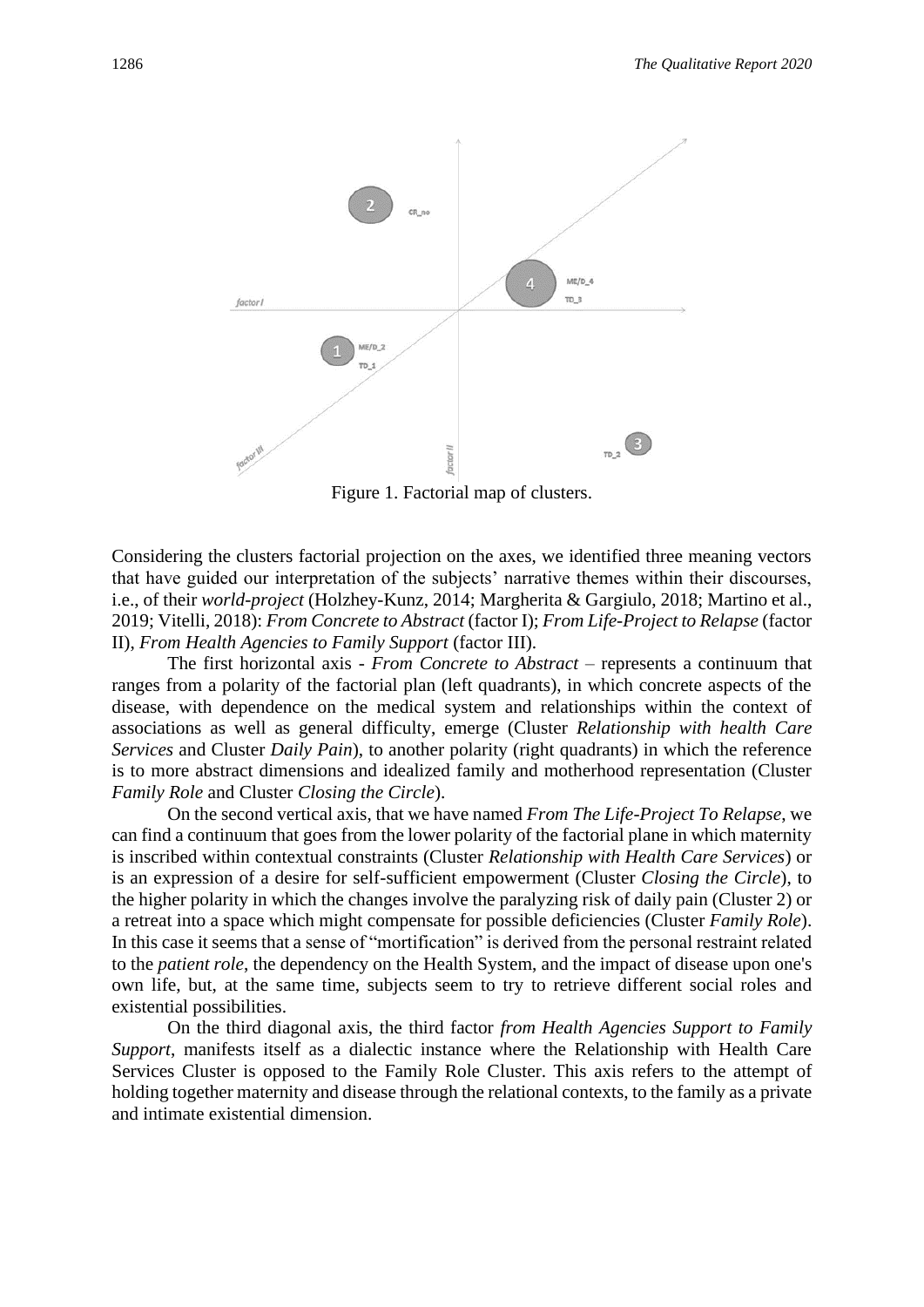#### **Discussion**

Personal experience in women living with MS seems to be characterized by an overall difficulty in combining aspects related to the medical/therapeutic pathways and personal life projects, that is, to the chronicity of the disease and the life-projectuality and motherhoodprojectuality.

Considering the results of our research, if on the one hand the *patient role* brings out in the foreground the representation of the context of the Health Agencies and the disability distress, on the other, the *mother role* seems to refer to an idealized model, independently achievable and free from the background of MS. Referring to the identity dimensions, some difficulty emerges within the positively valuing processes of one's own functions and abilities, but, at the same time, pregnancy seems to have a positive effect on self-esteem. The medical context is perceived both as protective and restraining. One's own personal identity stabilizing processes seem to pass through the centrality of the body, the pain, the symptoms that stain one's own *being-in-the-world*, that is, one's own life-experiences. At the same time, the *role of mother and woman within the couple relationship* is configured as a chance for "redemption" for the existential "injustice" inflicted by disease.

For the women we interviewed, pregnancy appears as a protective condition and motherhood representation is referred to family roles which are considered far from the medical care context and important for their own self-esteem. At the same time, as already previously reported in the scientific literature (Pakenham & Flemming, 2011), the presence of a stable couple relationship appears to be a very important protective factor, because it helps women to bear the difficulty with which they have to coexist daily and, in particular, with the limits that the disease often imposes.

Knowing diagnosis for more than ten years is generally accompanied by a mobilization of relational and vital resources for one's own generative desire. In this sense, the long-term disease seems to determine a better adaptation and a strengthen of coexistence capacity with the unpredictability of MS (Laplaud & Confavreux, 2006; Rainone et al., 2017).

On the contrary, maternity projects seem to be less "independent" and more "risky" for women who have known about the presence of disease for a shorter time: in this case, subjects seem to manifest a greater dependence from medical and major concerns for their physical health.

#### **Conclusions**

The results of our research show that motherhood cannot be considered apart from the interweaving of several features that characterize the complexity of Multiple Sclerosis: the typical unforeseeable course of the disease as well as the uniqueness of each individual clinical case. From a medical point of view, motherhood may be considered for the patient as a possible "risk" or as a possible "protective" factor, i.e., as an event that can produce an improvement in her overall well-being.

In any case, just because Multiple Sclerosis cannot be considered only a somatic disease but at the same time a manifold existential condition, it is only through the possibility of an interdisciplinary dialogue—medical and psychological—and within the subjects' global existential meaning-bestowing, that the eventuality of pregnancy/motherhood can be fully and really re-thought.

This contribution offers a brief reflection on the importance of the specific way women suffering from Multiple Sclerosis give meaning to the experience of pregnancy and motherhood. In particular, it invites clinicians to consider this eventuality to better understand needs and priority for women with MS (Carlino, 2015; Carlino, Di Toppa, Policelli, Chiodi, &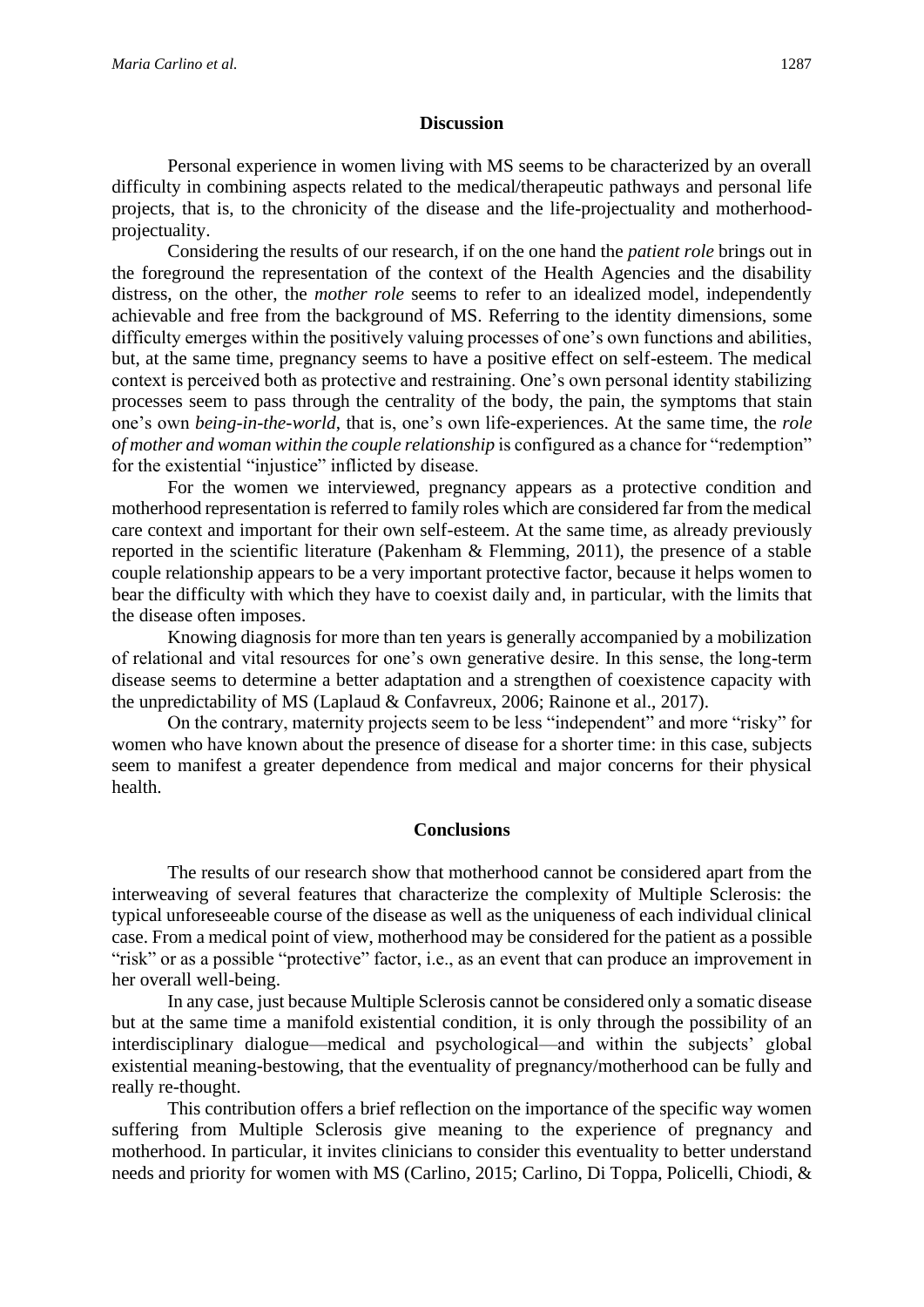Margherita, 2015; Carlino & Margherita, 2016; Margherita, et al., 2017; Margherita, et al., 2015).

A perspective based on qualitative research in multiple sclerosis focused on "patients' voices" (Glässel et al., 2019) is important for medical and health professionals to reflect on the inner experiences of illness and to support women and their families along so important changes in life such as pregnancy and motherhood (Margherita, Gargiulo, & Caffieri, in press).

#### **Limitations and Future Directions**

The current study is not free from limitations. Women who were enrolled in the research program are a heterogeneous group with regard to the (actual or only imagined) motherhood experience. So, the first limitation of this study is the limited number of involved subjects: in the future the size of the sample should be increased for the possibility of obtaining a more homogeneous group of women with regard to the experience of maternity. Moreover, future research should be extended to the exploration of representational dimensions within the family members and medical practitioners as well: after all, pregnancy is not only a private affair, but also a social and interpersonal event. Meanings themselves are not properly only to be referred to the singular subject but must be always thought within the *life-world* as derived and reshaped off a wider common *shared-world-horizon*.

Pregnancy as life-project cannot be considered a solipsistic choice: father and other parents and caretakers have to be taken into account as well to a much larger degree than until now has been previously done.

#### **References**

- Alwan, S., Yee, I. M., Dybalski, M., Guimond, C., Dwosh, E., Greenwood, T. M., Butler, R., & Sadovnick, A. D. (2012). Reproductive decision making after the diagnosis of multiple sclerosis (MS). *Multiple Sclerosis Journal, 19*(3), 351-358. <http://dx.doi.org/10.1177/1352458512452920>
- Ammaniti, M., Tambelli, R., & Odorisio, F. (2013). Exploring maternal representations during pregnancy in normal and at risk samples: The use of the interview of maternal representations during pregnancy. *Infant Mental Health Journal, 34*(1), 1-10. <http://dx.doi.org/10.1002/imhj.21357>
- Bibring, G. L., Dwyer, T. F., Huntington, D. S., & Valenstein, A. F. (1961). A study of the psychological processes in pregnancy and of the earliest mother-child relationship. *The Psychoanalytic Study of the Child*, *16*(1), 9-24. <https://doi.org/10.1080/00797308.1961.11823197>
- Birk, K. A., & Kalb, R. (1992). MS & planning a family: Fertility, pregnancy, childbirth and parenting roles. In R. Kalb, & L. Scheinberg (Eds.), *Multiple sclerosis and the family*  (pp. 51-62). New York, NY: Demos.
- Bolasco, S. (1993). Choix de lemmatisation en vue des reconstructions syntagmatiques du texte par l'analyse des correspondances [Choice of lemmatization in view of the syntagmatic reconstructions of the text by the correspondence analysis]. In *Actes des Secondes Journées Internationales d'Analyse Statistique de Données Textuelles [Proceedings of the Second International Day of Statistical Analysis of Textual Data]* (pp. 399-410). Montpellier, France: JADT.
- Bornemark, J., & Smith, N. (Eds.). (2016). *Phenomenology of pregnancy*. Stockholm, Sweden: Södertörn Philosophical Studies.
- Bruner, J. (1990). *Acts of meaning*. Cambridge, MA: Harvard University Press.
- Carlino, M. (2015). SIM. Scelgo Io la Maternità. Ricerca-intervento sugli aspetti psicologici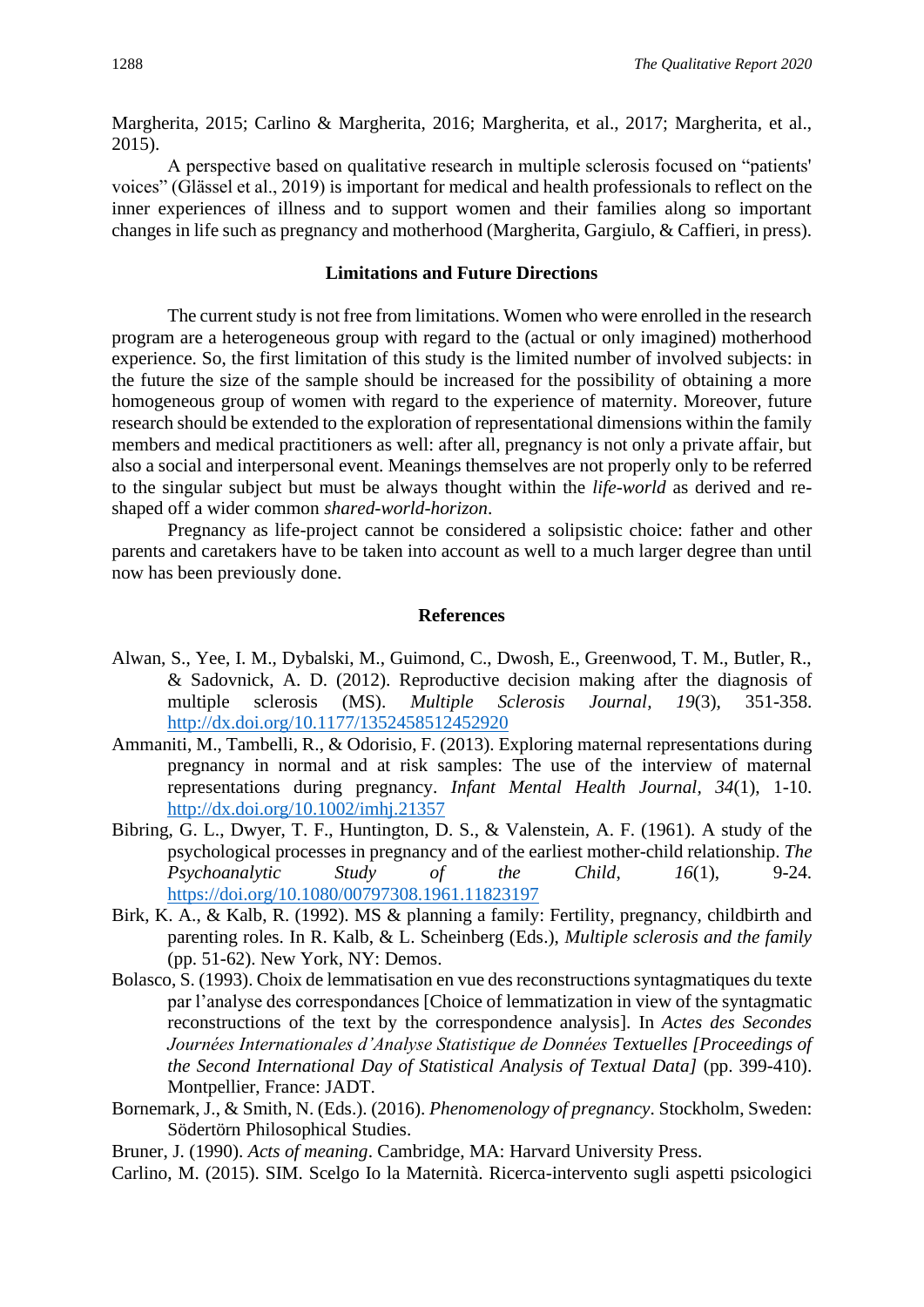della maternità di donne con diagnosi di Sclerosi Multipla in un servizio ospedaliero [SIM. It's up to me the maternity choice. A research-intervention about the psychological aspects of the motherhood of women with a Multiple Sclerosis diagnosis in a health care service] (Tesi di Dottorato) (Doctoral Thesis). Università degli Studi di Napoli Federico II [University of Studies of Naples Federico II]. Retrieved from <http://www.fedoa.unina.it/>

- Carlino, M., Di Toppa, U., Policelli, S., Chiodi, A., & Margherita, G. (2015). Psychological function in the relationship between hospital and community: A research intervention about Multiple Sclerosis and generativity. *Rivista di Psicologia Clinica [Clinical Psychology Journal]*, (2), 44-60. [http://dx.doi,org//10.14645/RPC.2015.2.549](http://dx.doi,org/10.14645/RPC.2015.2.549)
- Carlino, M. & Margherita, G. (2016). La maternità in donne con Sclerosi Multipla. Una ricerca esplorativa sulle possibili dimensioni di benessere nella malattia [Motherhood in women with Multiple Sclerosis. An explorative research about the possible dimensions of well-being even in the illness]. *Psicologia della salute [Health Psychology]*, *3*, 5-25. <http://dx.doi.org/10.3280/PDS2016-003001>
- Cavalla, P., Rovei, V., Masera, S., Vercellino, M., Massobrio, M., Mutani, R., & Revelli, A. (2006). Fertility in patients with multiple sclerosis: Current knowledge and future perspectives. *Neurological Sciences, 27*(4), 231-239. <http://dx.doi.org/10.1007/s10072-006-0676-x>
- Confavreux, C., Aimard, G., & Devic, M. (1980). Course and prognosis of multiple sclerosis assessed by the computerized data processing of 349 patients. *Brain: A Journal of Neurology*, *103*(2), 281-300.<https://doi.org/10.1093/brain/103.2.281>
- Ferraro, F., & Nunziante Cesàro, A. (1985). *Lo spazio cavo e il corpo saturato. La gravidanza come "agire" tra fusione e separazione* [The hollow space and the satured body. The pregnancy as 'acting' between fusion and separation]. Milano, Italy: Franco Angeli.
- Finkelsztejn, A., Brooks, J. B. B., Paschoal, F. M., & Fragoso, Y. D. (2011). What can we really tell women with multiple sclerosis regarding pregnancy? A systematic review and meta‐analysis of the literature. *BJOG: An International Journal of Obstetrics & Gynaecology, 118*(7), 790-797. <http://dx.doi.org/10.1111/j.1471-0528.2011.02931.x>
- Glässel, A., Streeck, N., Mouton Dorey, C., Briegel, D., Spitale, G., Kesselring, J. & Biller-Andorno, N. (2019). Talking about life with Multiple Sclerosis: A qualitative study of patient experiences. In *21st State of the Art Symposium, "Challenges in MS Treatment and Research," Lucerne, 26 January 2019* (p. 23). Swiss Multiple Sclerosis Society.
- Greimas, A. J. (1983). *About the sense.* Milano, Italy: Bompiani.
- Grue, L., & Lærum, K. T. (2002). Doing motherhood: Some experiences of mothers with physical disabilities. *Disability & Society, 17*(6), 671-683. <http://dx.doi.org/10.1080/0968759022000010443>
- Hellwig, K., & Correale, J. (2013). Artificial reproductive techniques in multiple sclerosis. *Clinical Immunology, 149*(2), 219-224.<http://dx.10.1159/000367640>
- Holzhey-Kunz, A. (2014). *Daseinsanalyse [Analysis of existence]* (S. Leighton, Trans.). London, UK: Free Association Books.
- Houvouras, S. (2006). Negotiated boundaries: Conceptual locations of pregnancy and childbirth. *The Qualitative Report, 11*(4), 665-686. <http://www.nova.edu/ssss/QR/QR11-4/houvouras.pdf>
- Kurtzke, J. F. (1983). Rating neurologic impairment in multiple sclerosis an expanded disability status scale (EDSS). *Neurology, 33*(11), 1444-1444. [http://dx.doi.org/10.](http://​/​dx.​doi.​org/​10.​1212/​WNL.​33.​11.​1444) [1212/WNL.33.11.1444](http://​/​dx.​doi.​org/​10.​1212/​WNL.​33.​11.​1444)
- Lancia, F. (2004). *Strumenti per l'analisi dei testi. Introduzione all'uso di T-LAB* [Tools for text analysis. Introduction to use T-Lab]. Milano, Italy: Franco Angeli.
- Langer-Gould, A. & Beaber, B. E. (2013). Effects of pregnancy and breastfeeding on the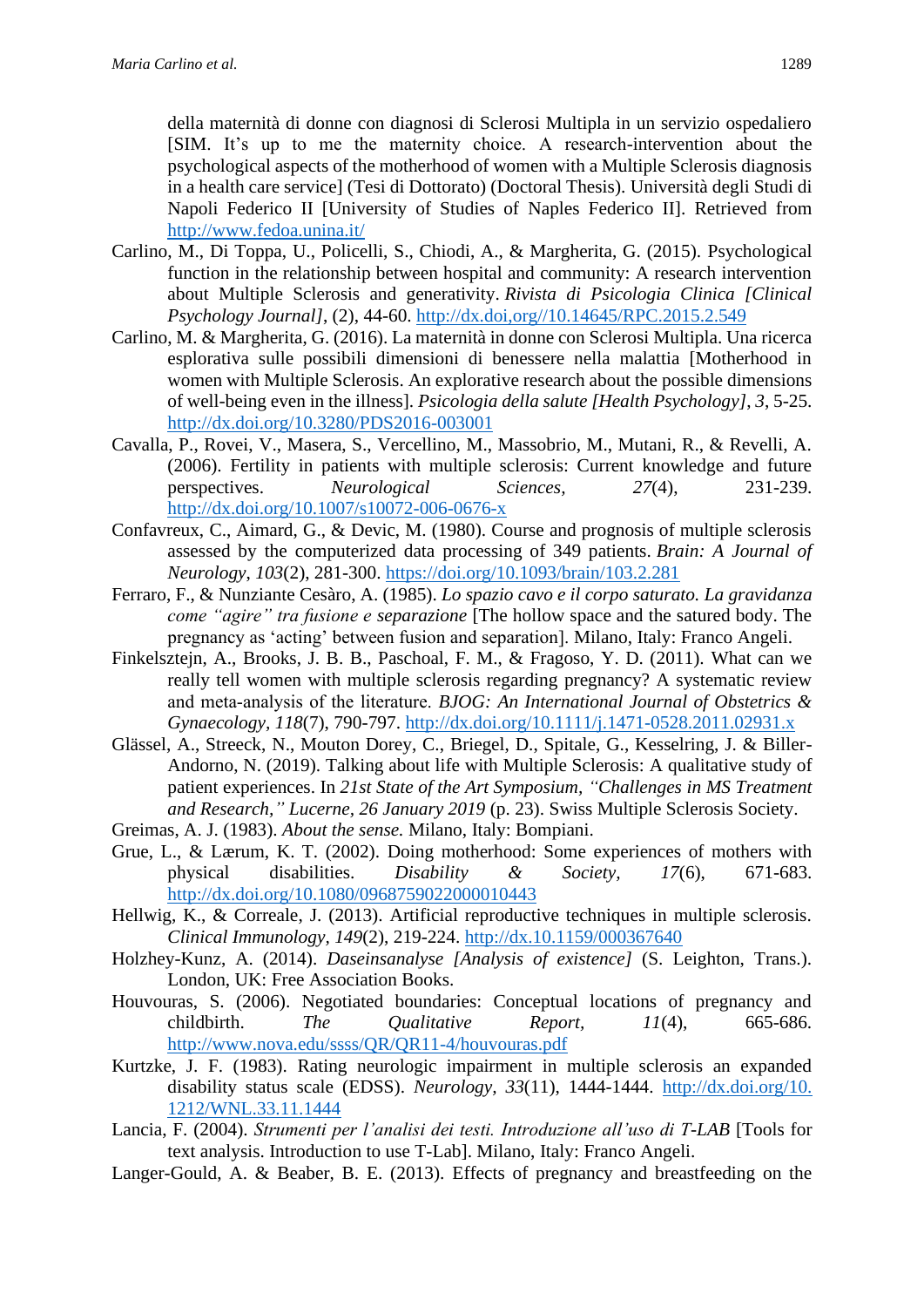multiple sclerosis disease course. *Clinical Immunology*, *149*(2), 244-250. <http://dx.doi.org/10.1016/j.clim.2013.01.008>

- Laplaud, D. A. & Confavreux, C. (2006). Etiology of multiple sclerosis. *La Revue du Praticien*, *56*(12), 1306-1312.
- Lavorgna, L., Esposito, S., Lanzillo, R., Sparaco, M., Ippolito, D., Cocco, E., ... Bonavita, S. (2019). Factors interfering with parenthood decision-making in an Italian sample of people with multiple sclerosis: An exploratory online survey. *Journal of Neurology*, *266*(3), 707-716.<https://doi.org/10.1007/s00415-019-09193-4>
- Margherita, G., Boursier, V., Gargiulo, A., & Nicolò, G. (2017). Sognare e narrare la maternità: Un'analisi tematica dei sogni delle gestanti [To dream and to narrate motherhood: a thematic analysis of pregnant women's dreams]. *Psicologia Clinica dello Sviluppo, 21*(2), 237–255. [http://dx.doi.org/10.1449/87536.](http://dx.doi.org/10.1449/87536)
- Margherita, G., Carlino, M. & Tessitore, F. (2017). The generative functions of a Healthcare system: linking meanings between chronic illness and motherhood. In M. F. Freda, & R. De Luca Picione (Eds.). *Healthcare and culture: Subjectivity in medical contexts* (pp. 251–270). Charlotte, USA: IAP-Information Age Publishing.
- Margherita, G. & Gargiulo, A. (2018). A comparison between pro-anorexia and non-suicidal self-injury blogs: From symptom-based identity to sharing of emotions, *Psychodynamic Practice, 24*(4), 346-363.<http://doi.org/10.1080/14753634.2018.1535326>
- Margherita, G., Gargiulo, A. & Caffieri, A. (in press). Sclerosi Multipla online: un'analisi delle narrazioni dell'esperienza di sm tra illness e health blog [Multiple Sclerosis online: An analysis of narratives of ms experience between illness e health blog]. *Psicologia della salute [Health Psychology].*
- Margherita, G., Gargiulo, A. and Martino, M. L. (2015). Dream narration in healthy and at-risk pregnancy. *Dreaming*, *25*(2), 88-102.<http://dx.doi.org/10.1037/a0038884>
- Margherita, G., Troisi, G., Tessitore, F., & Gargiulo, A. (2017). Teen mothers who are daughters of teen mothers: Psychological intergenerational dimensions of early motherhood. *Children and Youth Services Review, 83,* 294-301. <http://doi.org/10.1016/j.childyouth.2017.10.010>
- Martino, M. L., Gargiulo, A., Lemmo, D., & Margherita, G. (2019). Cancer blog narratives: The experience of under-fifty women with breast cancer during different times after diagnosis. *The Qualitative Report, 24*(1), 158-173. <https://nsuworks.nova.edu/tqr/vol24/iss1/13>
- Martino, M. L., Picione, R. D. L., Lemmo, D., Boursier, V., & Freda, M. F. (2019). Meaningmaking trajectories of resilience in narratives of adolescents with MS. *Mediterranean Journal of Clinical Psychology*, *7*(2). [http://dx.doi.org/10.6092/2282-](http://dx.doi.org/10.6092/2282-1619/2019.7.2049) [1619/2019.7.2049](http://dx.doi.org/10.6092/2282-1619/2019.7.2049)
- Mattarozzi, K., Vignatelli, L., Baldin, E., Lugaresi, A., Pietrolongo, E., Tola, M. R., ... G.E.Ro.N.I.Mu.S. (2012). Effect of the disclosure of MS diagnosis on anxiety, mood and quality of life of patients: a prospective study. *International journal of clinical practice*, *66*(5), 504-514. doi: 10.1111/j.1742-1241.2012.02912.x.
- Oksenberg, J. R., Baranzini, S. E., Barcellos, L. F., & Hauser, S. L. (2001). Multiple sclerosis: Genomic rewards. *Journal of Neuroimmunology*, *113*(2), 171-184. [http://dx.doi.org/10.1016/S0165-5728\(00\)00444-6](http://dx.doi.org/10.1016/S0165-5728(00)00444-6)
- Pakenham, K. I., & Fleming, M. (2011). Relations between acceptance of multiple sclerosis and positive and negative adjustments. *Psychology & Health*, *26*(10), 1292-1309. <http://dx.doi.org/10.1080/08870446.2010.517838>
- Payne, D., & McPherson, K. M. (2010). Becoming mothers. Multiple sclerosis and motherhood: A qualitative study. *Disability and Rehabilitation*, *32*(8), 629-638. <http://dx.doi.org/10.3109/09638280903204708>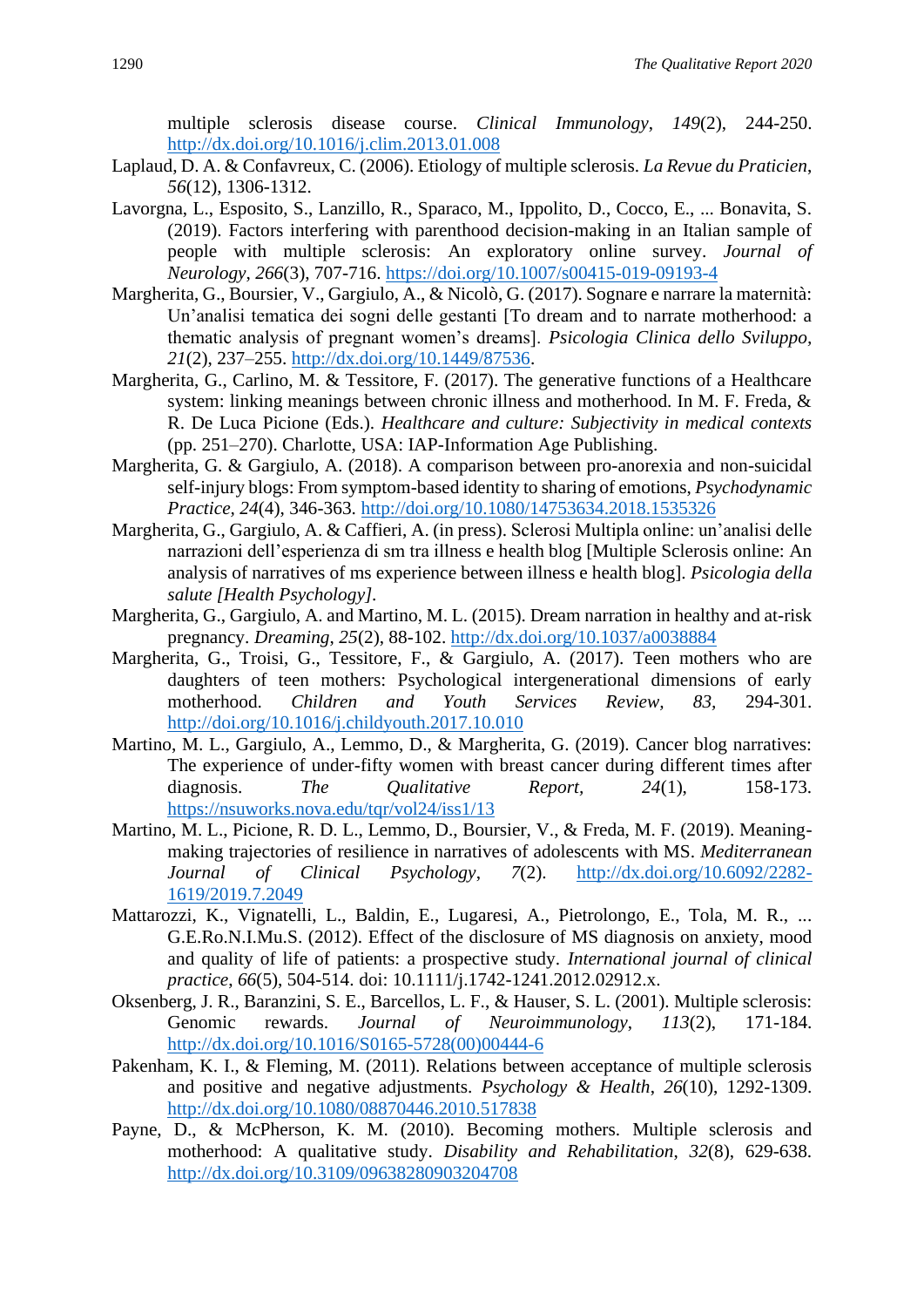- Prunty, M., Sharpe, L., Butow, P., & Fulcher, G. (2008). The motherhood choice: Themes arising in the decision-making process for women with multiple sclerosis. *Multiple Sclerosis*, *14*(5), 701-704. [http://dx.doi.org/10.1177/1352458507086103.](http://dx.doi.org/10.1177/1352458507086103)
- Rainone, N., Chiodi, A., Lanzillo, R., Magri, V., Napolitano, A., Morra, V. B., ... Freda, M. F. (2017). Affective disorders and health-related quality of life (HRQoL) in adolescents and young adults with multiple sclerosis (MS): The moderating role of resilience. *Quality of Life Research*, *26*(3), 727-736.<https://doi.org/10.1007/s11136-016-1466-4>
- Reinert, M. (1995). I mondilessicali di un corpus di 304 racconti di incubi attraverso il metodo Alceste [Lexical worlds of a corpus of 304 tales of nightmares through Alceste method] In R. Cipriani, & S. Bolasco (Eds), *Ricerca qualitativa e computer* [Qualitative research and computer] (pp. 203–223). Milan, Italy: Franco Angeli.
- Soifer, R. (1985). *Psicologia da gravidez, parto e puerpério* [Psychology of the pregnancy, delivery and postpartum] Porto Alegre, Brazil: Artes Médicas.
- Stern, D. N. (1995). *The motherhood constellation: A unified view of parent-infant psychotherapy*. New York, NY, USA: Basic books.
- Tessitore, F. & Margherita, G. (2019). Female Nigerian asylum seekers in Italy: An exploration of gender identity dimensions through an interpretative phenomenological analysis. *Health Care for Women International*. [https://doi.org/10.1080/07399332.2019.1692849](https://eur01.safelinks.protection.outlook.com/?url=https%3A%2F%2Fdoi.org%2F10.1080%2F07399332.2019.1692849&data=02%7C01%7C%7Cf0ceae7cabf74825c0ed08d79831e2a8%7C84df9e7fe9f640afb435aaaaaaaaaaaa%7C1%7C0%7C637145212327496522&sdata=ZD95jiw7vqW%2FnDr19q577pAtHXaKfNUtPp1OgvtyFto%3D&reserved=0)
- Trojano, M., Lucchese, G., Graziano, G., Taylor, B. V., Simpson, S., Jr., Lepore, V. & Amato, M. P. (2012). Geographical variations in sex ratio trends over time in multiple sclerosis. *PLoS One, 7*(10). [https://doi.org/10.1371/journal.pone.0048078.](https://doi.org/10.1371/journal.pone.0048078)
- Vitelli, R. (2018). Binswanger, Daseinsanalyse and the issue of the Unconscious: An historical reconstruction and a rethinking of Daseinsanalytic Psychotherapy. *Journal of Phenomenological Psychology, 49*(1) 1-42. [http://dx.doi.org/10.1163/15691624-](http://dx.doi.org/10.1163/15691624-12341343) [12341343](http://dx.doi.org/10.1163/15691624-12341343)
- Weinshenker, B. G., Bass, B., Rice, G. P., Noseworthy, J., Carriere, W., Baskerville, J., & Ebers, G. C. (1989). The natural history of multiple sclerosis: a geographically based study. I. Clinical course and disability. *Brain, 112*(Pt 1), 133-46. <https://doi.org/10.1093/brain/112.1.133>

#### **Author Note**

Maria Carlino is Psychologist, Psychotherapist and PhD. Now she works as a Military Psychologist. After graduation in Dynamic, Clinic and Community Psychology and her PhD in Gender Studies at Department of Humanistic Studies (University of Naples Federico II), she specializes in Psychoanalytic Psychotherapy. She deals with the interconnections between gender issues and psychological aspects of physical illness from a dynamic psychological perspective. Correspondence regarding this article can be addressed directly to: [mariacarlino@alice.it.](mailto:mariacarlino@alice.it)

Roberta Lanzillo is researcher in Neurology at the Multiple Sclerosis Centre of Federico II University. Her main interest is clinical and therapeutic research, in particular, pediatric MS and sexual dysfunctions in people with MS. She has developed, in cooperation with the division of Clinical Psychology, educational instruments to facilitate communication with young people with MS and sexuality and pregnancy issues for adults. She is member of the Italian Neurological Society (SIN) and of MS, Digital, and Gender Medicine SIN study groups. Correspondence regarding this article can also be addressed directly to: [robertalanzillo@libero.it.](mailto:robertalanzillo@libero.it)

Alessandro Chiodi is Clinical Psychologist, Psychodynamic Psychotherapist, Coordinator of Psychology Group for MS, University Hospital of Naples Federico II, Head